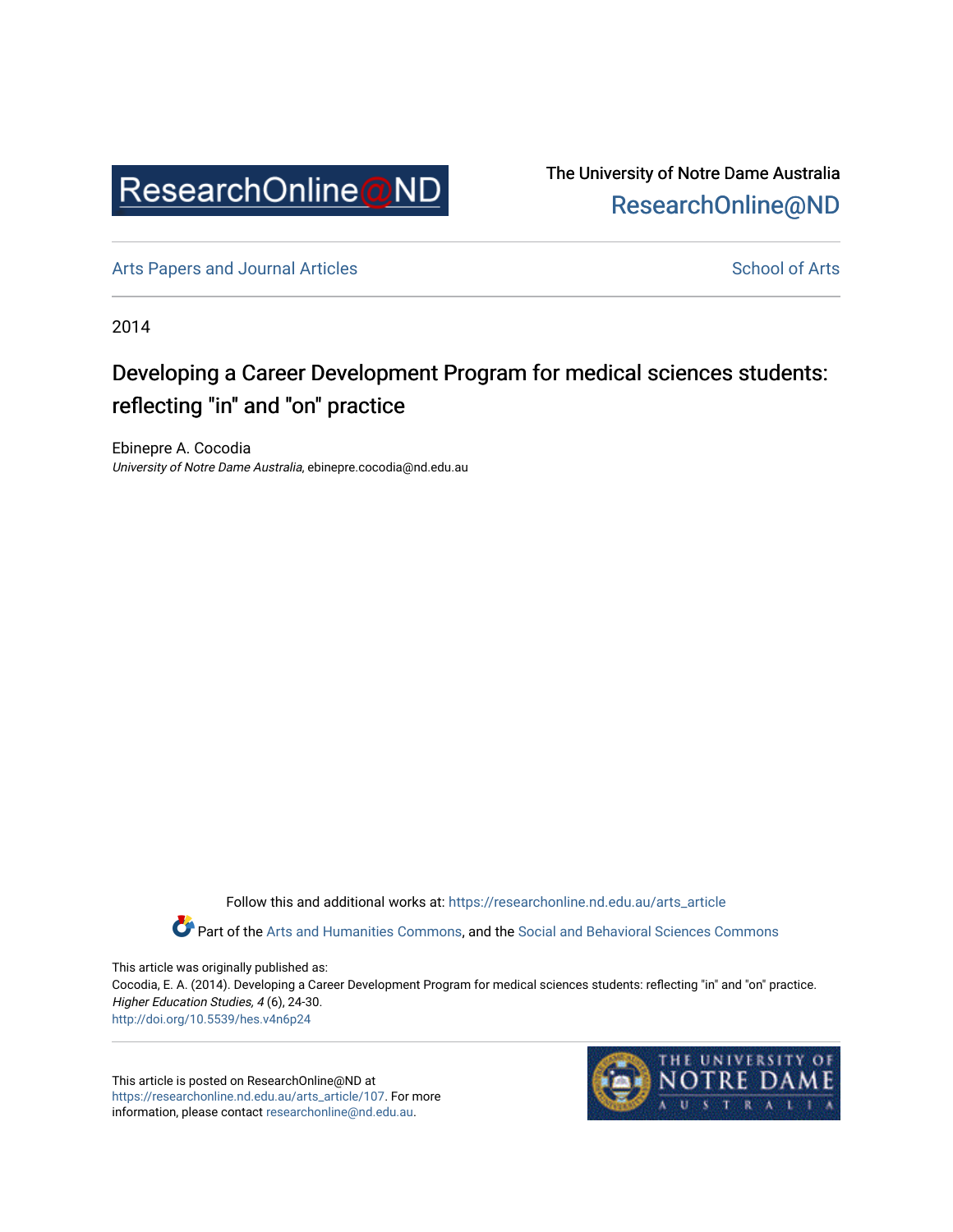# Developing a Career Development Program for Medical Sciences Students: Reflecting "in" and "on" Practice

Ebinepre A. Cocodia<sup>1</sup>

<sup>1</sup> School of Arts and Sciences, University of Notre Dame Australia, Sydney, Australia

Correspondence: Ebinepre A. Cocodia, School of Arts and Sciences, University of Notre Dame Australia, Sydney, NSW, 2007, Australia. E-mail: ebinepre.cocodia@nd.edu.au

| Received: September 9, 2014 | Accepted: October 17, 2014                 | Online Published: November 13, 2014 |
|-----------------------------|--------------------------------------------|-------------------------------------|
| doi:10.5539/hes.v4n6p24     | URL: http://dx.doi.org/10.5539/hes.v4n6p24 |                                     |

# **Abstract**

Using a reflective practice approach this paper provides an outline of the development of a new career development and counselling program for students within a medical sciences off-campus precinct. Drawing on Schön's (1983) reflective practice framework the aim included reflecting "in" and "on" action during the development and implementation of the program, leading to transformative learning. Client (the student) and counsellor had the opportunity to assess and reframe their views through the incorporation of new knowledge and information**.** The career development program is based on Krumboltz and Super's theoretical models with a focus on the life stages of career and leisure development throughout the lifespan. The paper concludes that individuals may begin to examine and assess their own skills and abilities by drawing on aspects of reflective practice such as noticing, making sense, making meaning, and finally reaching a stage of self-awareness (Bager-Charleson, 2010). These outcomes may transpire as a result of participation in various skills audit exercises and related activities within a career development program.

**Keywords:** Australia, career development, counselling, medical sciences, student

# **1. Introduction**

Career development is described as the process of balancing one's life, work and learning. McIlveen and Patton (2006) pointed out that although various career development theories and practices exist there remains consensus that career development occurs over the individual's life span. The career development process may include vocation assessments, participation in career development programs and sometimes psychometric testing. The emphasis of the career development processes listed above includes needs, interests and abilities of the client.

As the focus of the current paper is career development in the medical sciences it is a good idea to outline what a career in the medical sciences may entail. A graduate career in this field may involve the completion of an initial Bachelor of Science or Associate degree in the medical sciences field. Here, a student spends a significant portion of time learning about the structure and function of the body. In addition, academic studies focus on diseases at the cellular level as well as the whole body. Discipline-related streams may also be narrowed down to include the study of one or more health science areas with an extensive look at understanding the underlying science of medicine. These areas include anatomy, pathology, neuroscience, physiology and pharmacology.

# **2. Reflective Practice**

Donald Schön's work provided a backdrop for the development and implementation of this career development and counselling program. Schön (1983) proposed the term reflective practice which involves thinking about one's actions critically to assist practitioners to improve their professional practice. For instance, it is not enough that I have drawn from my knowledge base to develop a career counselling program. The aim is to develop a clear link to professional knowledge and professional practice. Thus when we are able to get to this point we become reflective practitioners (Thompson & Thompson, 2008).

The reflective practitioner may consider events and practices after conducting a specific task or activity. This is referred to as *reflection-on-action*. For instance the practitioner may review activities that have occurred such as work processes, discussions with clients, and professional interactions with colleagues. The practitioner may also begin to think about other counselling techniques a client may respond to. The practitioner draws from their knowledge base to determine what makes sense. The key concept is that the practitioner reviews the events after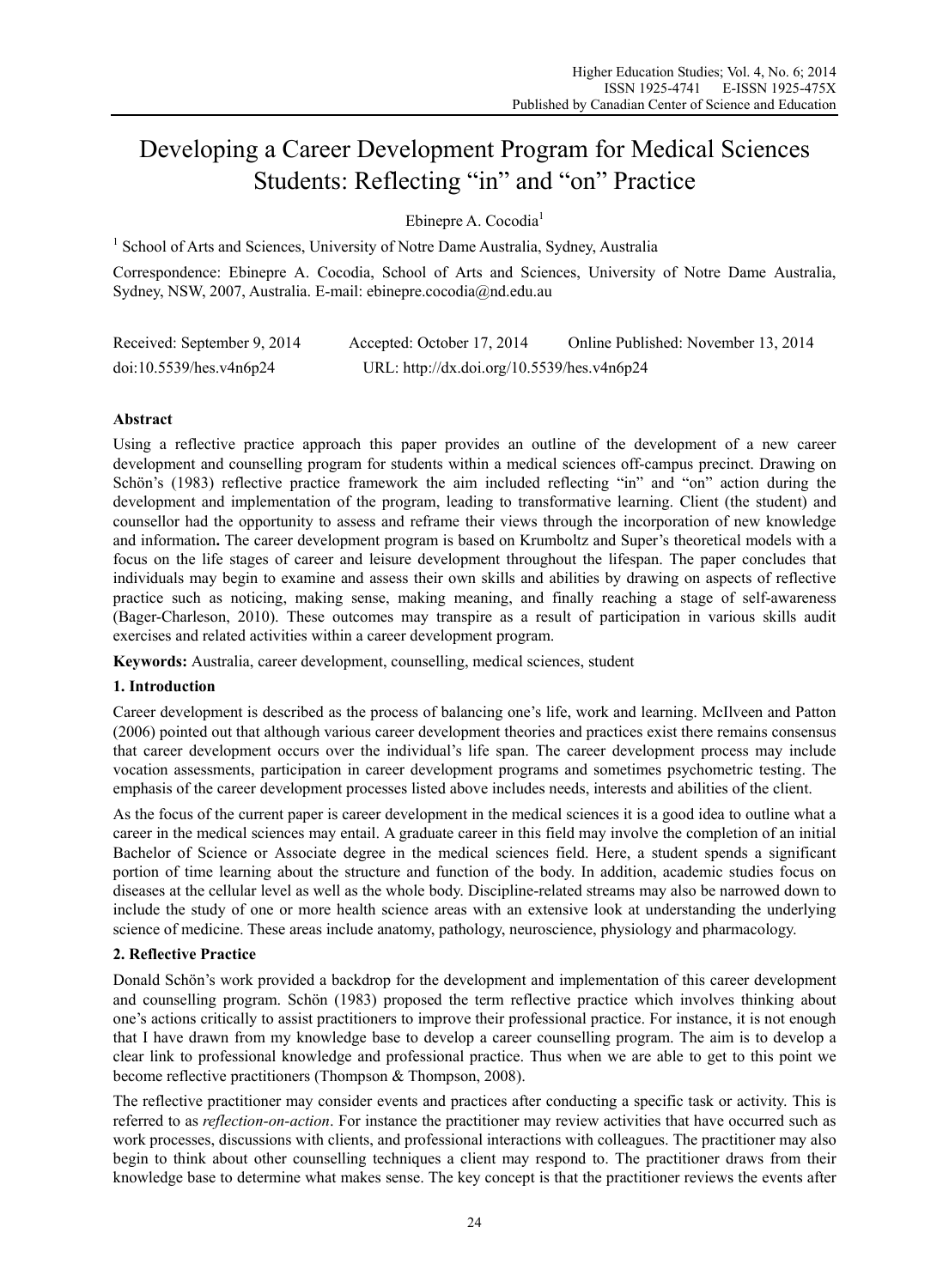it may have occurred so they can learn from these experiences.

The term *reflection-in action* indicates that the practitioner is assessing and re-assessing while "doing". This means that while an activity is ongoing one may consider and then re-consider responses and decisions while in practice. The goal is to draw from existing knowledge to reach a place of transformative learning.

The current paper provides a platform for reflection-on-practice as it provides a bridge for us to understand the relationship between professional knowledge and professional practice. It also helps to improve our practice while integrating theory to practice. Subsequent sections of this paper provide a background to the development of the career development program. Hence, reflection-in-practice occurred while implementing the program. Reflection-on-practice is further emphasized based on the theoretical framework outlined in subsequent sections of this paper.

### **3. The Case for a Career Development Program**

The career development program was largely for students in the final year of a four year training program within a research institute (off-campus). Other participants included recent, first and second year graduate students in addition to early career higher degree graduates. The organization where this program was developed consists of approximately seven hundred researchers and administrative staff. Three other research and medical institutes are affiliated within the precinct. As such, research and administrative tasks are conducted collaboratively. Many of the staff are also joint university academics. The organisation is headed by a senior scientist/professor who reports to a board of nine. The chief operation officer oversees the finance group and other administrative teams including the human resources department. There are 200 students also classified by the human resources department as "staff members" due to human resources contract policy. Within the graduate program are 200 students, 100 are PhD scholars, 60 are MSc students and 40 are in the honors year. Within the student body, some graduate students wear multiple hats due to the fact that they are also practicing medical doctors who completed advanced specialist training and are exploring the possibility of a research career in biomedical science. Others are outstanding science graduates who have successfully gained competitive scholarship to help pay for graduate studies in the medical sciences.

The human resources department provides professional development programs for scientists and administrative staff. However, meetings with the student body indicated that many students did not feel like they were a part of the organisation. This is probably due to the assumption that graduate students are not quite employees. In addition, students reported that the off-campus location made it quite difficult to connect with other students and available career development services readily accessible on many university campuses. This may be because some find it difficult to travel to the main university campus to seek career development assistance. As such, there was a gap, which the present career development program aimed to address.

The nature of career development issues and queries the students presented with served as a guide to developing a comprehensive program. A previous student survey in collaboration with the human resources department suggested that many students viewed their role at the institute as workers as well as students. This may be attributed to the long hours scientists are expected to spend in the laboratory. The perception of oneself as employee emphasises the importance of each student's role and an important career decision. However, understandably, discussions with many of the honors/ fourth year students (and some graduate students) suggested that some students were still not quite certain that they are on the "right" career path. This suggests that while some students may be merely exploring options, others view their current endeavors as a suitable career development process. In addition, on reflection it appeared that some students were tentatively testing the waters, trying to navigate the field and career options available while completing graduate studies. Also, some students indicated that they felt uncertain and alone and a bit removed from the whole research process once they had submitted their final thesis. This may be because they did not have a clear career development plan and are faced with the reality of life after studies.

### **4. Theoretical Models for the New Career Development Program**

This career development program draws on Super's (1980, 1990) theoretical model which focuses on the life stages of career and leisure development throughout one's lifespan. Factors within the model include evolving self-concept due to values, skills or external/internal conditions. Super's Life-Career Rainbow is of particular significance here as it highlights the importance of life stages and the interaction of career and leisure across all stages of life. This is especially relevant to students as they make significant decisions throughout all six life roles leading to career and leisure changes. This implies that career represents various life roles and activities throughout an individual's lifespan. In addition, Super pointed out that career development may also be influenced by childhood experiences, values, self-awareness, decision-making skills, internal locus of control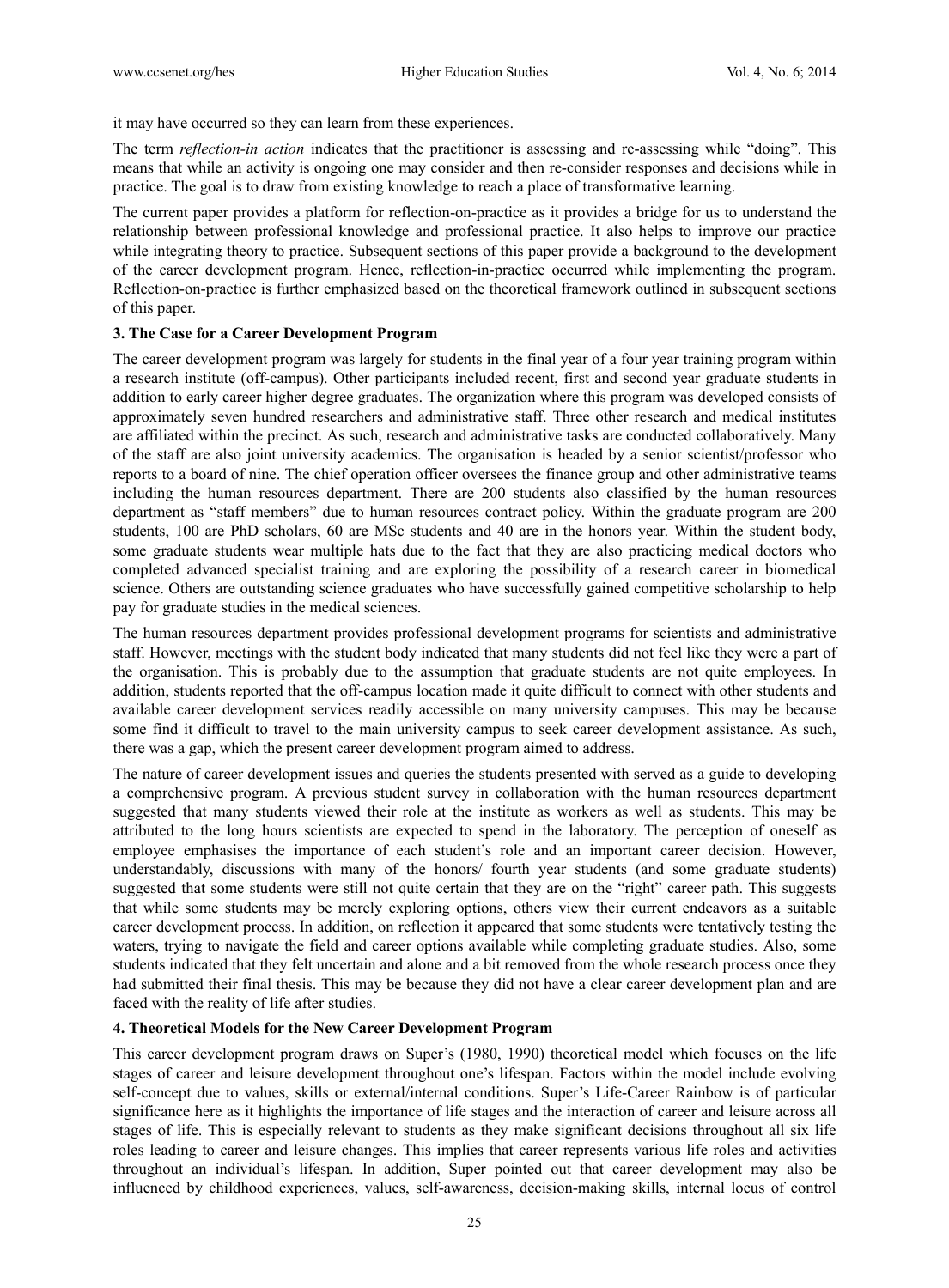and willingness to explore.

Another theoretical model used is Krumboltz learning theory (Mitchell & Krumboltz, 1996) as aspects of the theory relates to the current career development proposal. The authors argued that factors which determine career decision-making include genetic endowment, environment, instrumental and associative learning experiences and knowledge of task approach skills. They also emphasised the importance of exploring options, developing new skills and aiding exposure to learning experiences. The authors argued that irrational beliefs may hinder career decision making with beliefs and values influencing career choice. While the use of positive reinforcement and role models may further promote career choice, exploration and learning are also essential.

Significantly, the program includes aspects of Kosine, Steger and Duncan's (2008) Purpose-Centred model. The aim of the career development program includes promoting identity, self-efficacy, metacognition, culture and service as described by the authors. In addition, identity formation includes seeking possible options such as evaluating career concepts while personal stories and social issues are considered. Another element within the model is self-efficacy where the individual's belief in self is at the core of career decision-making. Kosine et al. (2008) described self-efficacy as necessary for "exploring strengths and limitations" (p. 134) while metacognition represents "knowledge of cognition and regulation of cognition" (p. 134). They argued that self-awareness may enhance the career decision-making process, which is consistent with Super and Krumboltz's theories. Hence, self-appraisal abilities may lead to decision-making. Culture is also described as another relevant aspect of the Purpose-Centred model. From a cultural perspective the total way of life of the individual is very important. As such, culture consists of gender, values and socioeconomic situation. Therefore career decision-making may be determined by one or all of these factors. Service indicates that choices may be based on community, and other environmental indicators linked to one's society.

## **5. Program Framework**

The career development program draws on the adult framework of the Australian Blueprint for Career Development (ABCD) (Haines, Scott & Lincoln, 2005). The (ABCD) listed organisational support structures as inclusive of leadership, management, marketing, networks, facilities and resources. Based on this framework, leadership is represented by executive support for the initiative. The career development practitioner's role included managing and tracking program development. Marketing procedures entailed benchmarking, publications and reporting. In addition, the program involved networking with a wide range of scientific and medical sciences recruiters as well as other relevant local and international career development organisations. Facilities were set up to enable students access career information, career development software, and services for career decision-making.

As mentioned, the focus of the career development program included each individual student's needs with an emphasis on specific career goals and aspirations. As such, within the ABCD tertiary education framework international and overseas students are also well supported. Hence, existing international students received specialised career development options relevant to individual interest, country of residence and individual plan for research study completion. Due to cultural differences, aspects of the Australian career development process may vary from each student's expectations. Significantly, the career program explored cultural awareness and identity, social structures and values (Crump, 2001; Kosine, Steger, & Duncan, 2008). Students who worked well in a laboratory setting but have limited English language ability were targeted for specialised career development counselling from a suitable qualified career counsellor. In addition, activities were developed to help with the transition from thesis submission to working in Australia if desired by each student.

A needs assessment is a preliminary step in planning any program or initiative (May, 1988) and consists of the identification and analysis of issues and gaps. It is also a means of gathering useful information to guide program development while engaging the students in identifying their needs. The current program included an assessment exercise with the help of the student body consisting of a sample group of students. A questionnaire survey was completed with students indicating types of career development programs they would utilize. Some responses overlapped with existing programs and therefore required the development of a collaborative relationship with the on-campus career development practitioner. Students were also asked to indicate by ticking a box which of the listed possible activities they may benefit from. Activities selected included career workshops, resume writing skills, career counselling and career expos. The career program therefore included all of the above-mentioned activities. In addition, career plans (or portfolios) were also included in the program.

# *5.1 Workshops*

Workshops are brief educational sessions where information and/or training are provided and usually focus on a specific area of concern. Using a reflective practice approach (Schon, 1983) it was important to reflect "in" and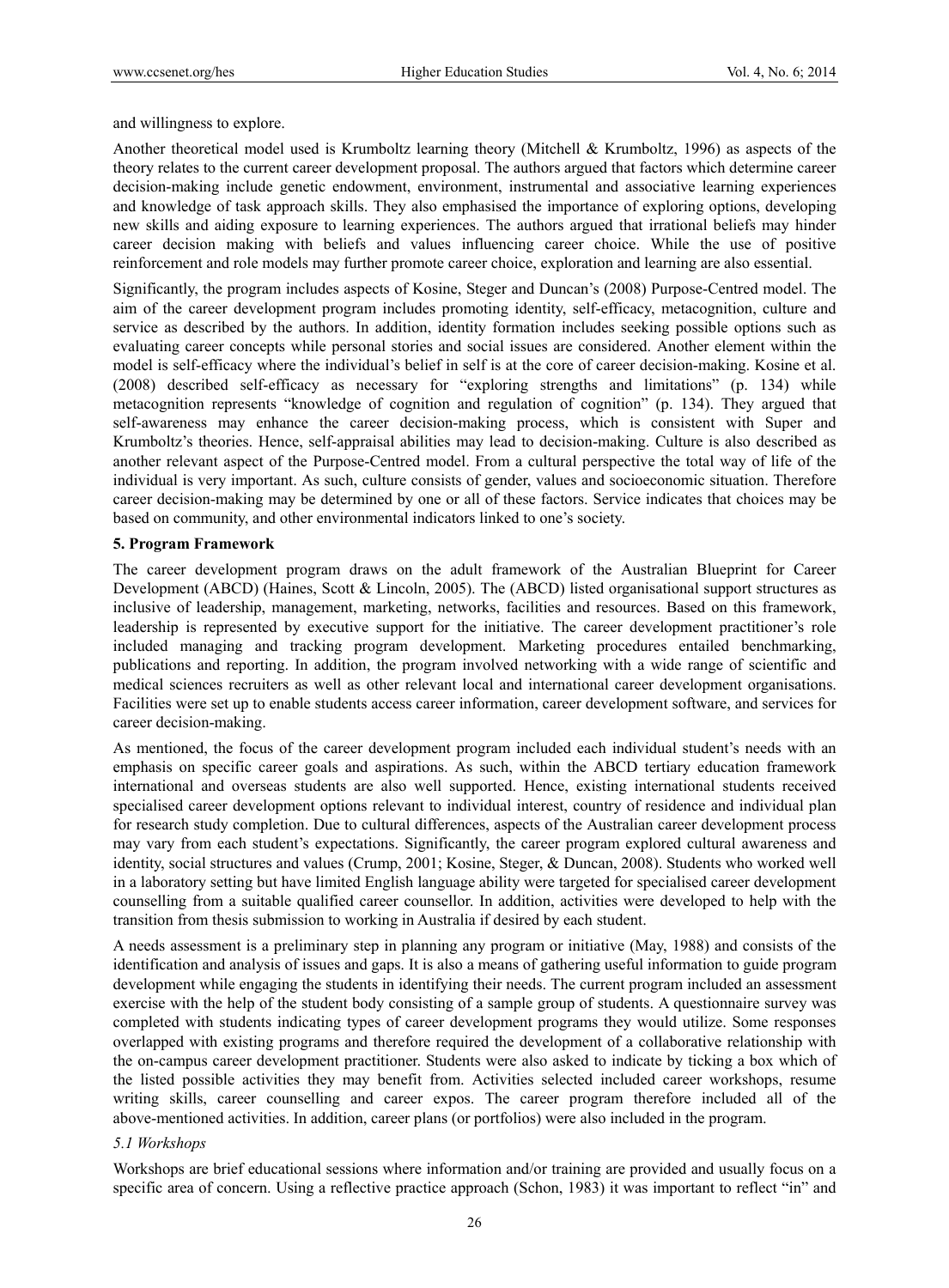"on" action while exploring new sources of knowledge. This I argue may help participants reframe and isolate specific issues and areas for further growth which may be identified. The career development program therefore focused on selected workshop topics during the academic year. Students had the option of attending sessions relevant to individual needs. Subject areas that were tracked as relevant for our students'needs are listed in Table 1.

| <b>Skill Development</b>                            | <b>Related Work Experience</b>                     |
|-----------------------------------------------------|----------------------------------------------------|
| Putting together a career portfolio                 | International positions in overseas labs           |
| Resume writing skills development                   | Local and international work experience during the |
| Identifying science and career options after thesis | summer break                                       |
| completion/submission                               | Working in the community (volunteer and paid jobs) |
| Strategies for successful job seeking               | Leisure/ work-life balance                         |
| Preparing for an interview                          |                                                    |
| Effective networking                                |                                                    |

| Table 1. Skill development and work experience activities |
|-----------------------------------------------------------|
|-----------------------------------------------------------|

### *5.2 Career and Leisure Expos*

In collaboration with selected recruitment firms based in the city centre, recreational organisations and human resources departments of various organisations, the career development practitioner marketed and teamed up with appropriate groups to provide career and related events. The importance of the students' work-life balance was promoted within this program. Pichler (2009) described work-life balance as consisting of all activities in and around one's life. These include employment, parenthood, relationships, childbirth, leisure, relocation and so on. These factors amongst other may influence the students' career and leisure decision-making. The experience of an expo that explores career and leisure may be a suitable learning experience for some candidates. Relevant areas of interest for the students included, biomedical research organisations, the pharmaceutical industry, state and federal government science jobs, academic roles, postdoctoral positions as well as the not-for profit sector.

### *5.3 Career and Leisure Counselling*

Career counselling entails obtaining a clear picture of the client, matching their interests, values, abilities and skills to specific occupations (Cochran, 1997). The author pointed out that the role of the career counsellor also includes helping the client decide and then act on that decision. The current career development program therefore consisted of individual and group career counselling sessions. Students made appointments online or email prior to each session.

Leisure is described as one's left-over time after working (Haworth & Lewis, 2005). The authors argued that although complex, when one manages to enjoy work and leisure they may successfully have a work-life balance and be motivated to conduct other activities. Leisure counselling was promoted as part of this program so students can become more aware of the impact of leisure activities on career choices. Pichler (2009) argued that work-life balance influences career choice. Leitner (2000) added that leisure counselling helps encourage "leisure-well-being". The author suggested the use of leisure inventories during counselling using a developmental-educational approach or remedial-therapeutic approach. The focus of this career development program was the first approach as the remedial approach is described as more suitable for "lower functioning" individuals (Leitner, 2000). This is not consistent with the current program's targeted demographics. This approach involves developing rapport after pre-counselling assessments. Leitner pointed out the counsellor must clarify that concepts of leisure are consistent with the clients' perception of leisure to eliminate misunderstanding. Identifying both leisure goals and needs were determined during individual and group counselling sessions. Issues that emerged included physical activities, spending flexible hours in the lab or even attending a child's school play.

Using the above-mentioned theoretical model, the career development program draws on Super's (1980) theory where the initial aim may involve attempting to identify the level of career maturity. In addition, utilizing Krumboltz theory (1979) enables the counsellor to focus on removing those irrational beliefs that may hinder career decision-making. The client's self-concept is also analyzed by suitable career assessment tools. The counselling process may also include the identification of factors that may further develop life roles throughout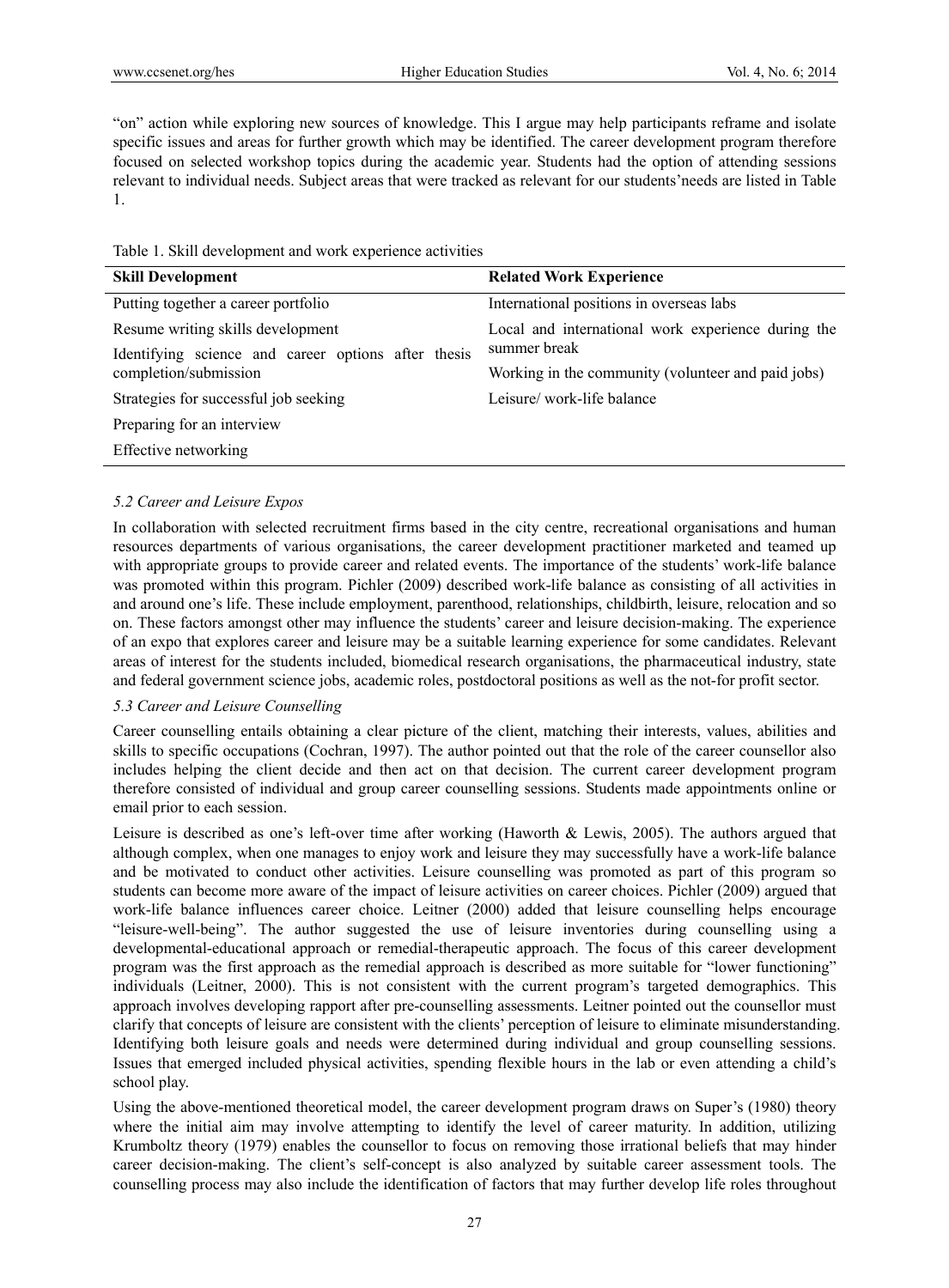one's lifespan. The client may be encouraged to explore various options such as working in a research lab overseas or working in a local lab. Alternative choices for each individual student were explored within this context. In addition, Kosine et al.'s (2008) focus on the individual's strengths and interests such as community and service participation was explored during counselling. The consequences of possible decisions were examined while the counsellor noted that the client is ultimately responsible for making their own decisions. Another key area for career growth in this field is exposure to new biomedical research and professional networking opportunities. Each student is encouraged to present research-related papers at seminars and conferences which may provide positive re-enforcement including peer feedback. Some may also receive prizes such as poster or student prizes for their effort. These achievements are usually included in the career portfolios. In addition, the actual steps involved in putting together a portfolio reportedly enhanced individual self-awareness as described by Schon (1983).

#### *5.4 Career Plan*

Each student was tasked with developing a career portfolio in liaison with the career development consultant. ABCD (Haines et al. 2005) emphasised the importance of career portfolios as a means of keeping track of career growth and fostering learning. The career development practitioner provided guidance with the belief that the process of developing a career portfolio may further enhance each student's self- awareness (Krumboltz, 1979; Super, 1980). Each career portfolio included an initial assessment, goals, proof of education and training details and other relevant skills. Current employment and individual ongoing professional development and leisure activities were also included. Other contents of the career portfolio are copies of submitted academic writings and manuscripts, papers or journal articles conference proceedings, abstracts, student prizes, evidence of competitive scholarships, referee reports and commendations. Students were advised to include details of any leisure activities which demonstrate a work-life balance. These may include marathons, or charity activities, sport, parenthood, caregiver and other roles which may or may not influence career choices.

#### *5.5 Evaluation*

Evaluation exercises may assist in the assessment of both outcome and process of any career development program (Haines et al.2005). Keeping track of the current program and evaluating progress at various stages helped make necessary changes and further improvement to the program. Evaluation was conducted using the following approaches:

1) Evaluation information was sought from current and past students who participated in the program from start to finish.

2) A sample of the total student body was initially asked to participate.

3) Surveys were conducted at the end of each workshop.

4) Students who visit the career development practitioner were asked to rate (scale of 1 to 5) the level of assistance received during the session.

5) Student self-assessment.

6) Recruiters who assisted students were asked to provide feedback regarding perception of student-readiness for interviews or work life in general.

The data collection and analysis was conducted in consultation with a statistician. As this is only a reflective paper, future scholarly reports and submissions will focus on data analysis and reporting thus adding to the body of knowledge within the field of career development. The overall aim of this paper is to outline the process of engaging students in career development programs within an off-campus facility.

At the graduate level the career development program also encourages higher degrees supervisors to be part of their student's career development program. For instance, Masters Degree and doctoral thesis supervisors usually select students and see them through 'bumpy patches' of their postgraduate career. This gives the supervisors an insight into their students' capabilities, career and leisure activities and career development during the period of candidature until completion.

#### **6. Conclusion**

A review of the steps taken to develop and implement a career development program serves as reflective practice approach and a useful tool for learning. This is consistent with reflective practice processes which entails thinking about one's actions critically to help practitioners improve their professional practice (Schon, 1983). By reflecting "in" and "on" action practitioners assess and re-assess existing programs and practices. In addition, integrating theory to practice is a key aspect of reflective practice while the practitioner is also considering and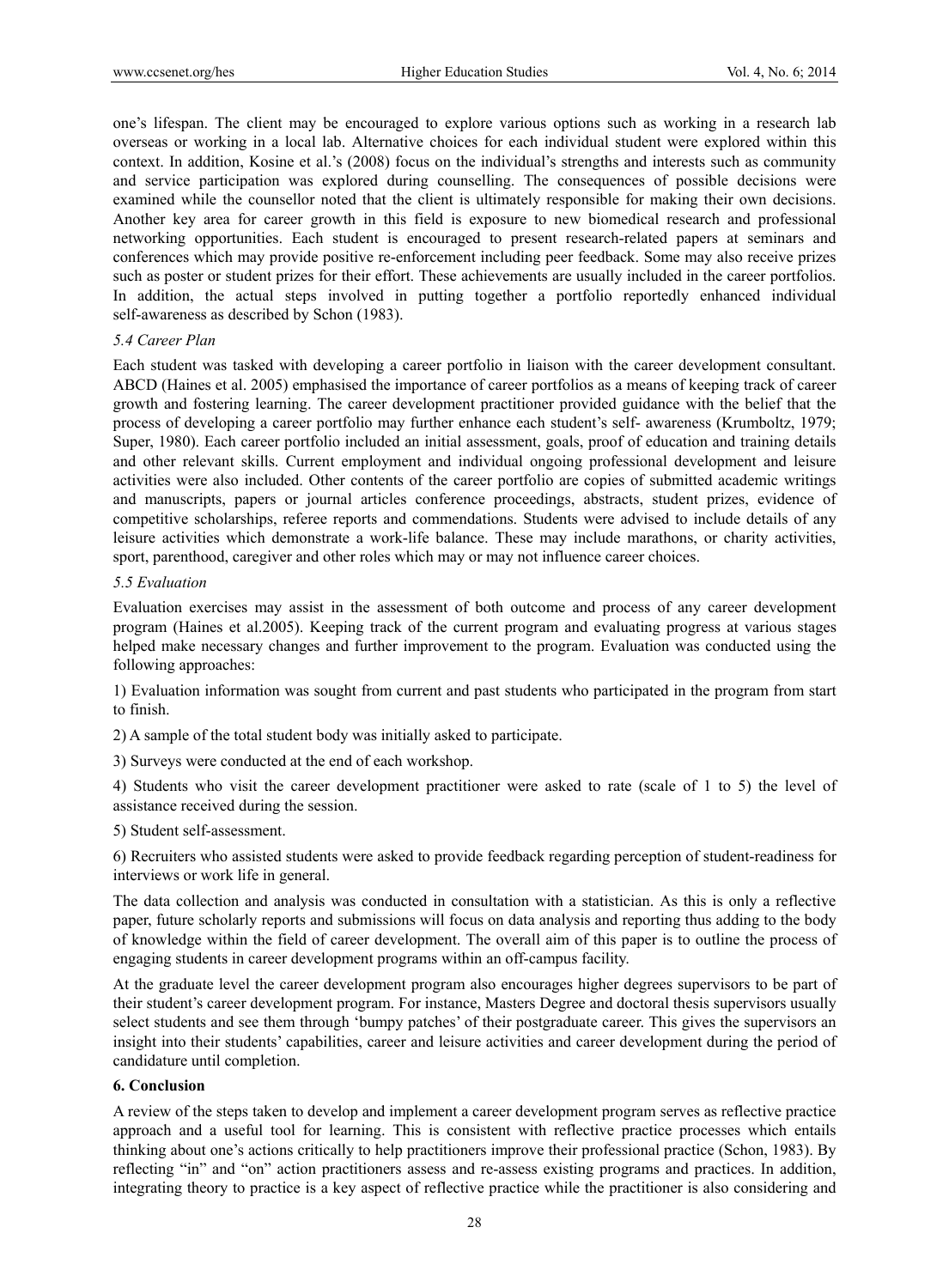re-considering actions and meanings. This career development program was flexibly delivered based on feedback from stakeholders.

The program also gave students the opportunity to notice, reflect, and make meaning of their abilities and skills. Gaining self-awareness provided student and practitioner opportunity to consider any additional self-development options. Significantly, the role of the reflective practitioner also involved thinking analytically and creatively while framing and re-framing within the context of professional practice.

Using various theoretical models within the program allowed for some level of creativity to be drawn from existing knowledge base within a reflective practice framework. The career development program utilized Super's (1980, 1990) theoretical model with a focus on the life stages of career and leisure development throughout one's lifespan. Another theoretical model utilized was Krumboltz learning theory (Mitchell & Krumboltz, 1996; 1979) as it relates to career development within the context of the present framework. Finally, due to the high achieving academic record of the cohort, the program also included aspects of Kosine et al.'s (2008) Purpose-Centred model.

There is a clear need to explore similar programs within other academic disciplines within Australia and internationally. In addition, while the emphasis of this career development program was the medical sciences discipline at an off-campus location, the development processes of comparable program within other academic disciplines may be explored based on the individual need of each organisation

#### **References**

Bager-Charleson, S. (2010). *Reflective Practice in Counselling and Psychotherapy*. Exeter: Learning Matters.

- Cochran, L. (1997). The narrative basis for career counselling. In *Career counselling: A narrative approach*. Thousand Oaks, CA: SAGE Publications.
- Crump, D. (2001). Issues in indigenous education and vocational counselling. *Australian Journal of Career Development*, *10*(3), 20-24. http://dx.doi.org/10.1177/103841620101000305
- Haines, C., Scott, K., & Lincoln, R. (2005). Career development programs for adults. *Australian blueprint for career development* (pp. 97-105). Miles Morgan Australia Ltd. Retrieved from http://www.dest.gov.au/sectors/career\_development/policy\_issuesreviews/key\_issues/australian\_blueprint\_f or career dev/
- Haworth, J., & Lewis, S. (2005). Work, leisure and well-being. *British Journal of Guidance and Counselling*, *33*(1), 67-79. http://dx.doi.org/10.1080/03069880412331335902
- Kosin, N. R., Steger, M. F., & Duncan, S. (2008). Purpose-centred career development: A strengths-based approach to finding meaning and purpose in careers. *Professional School Counselling Journal*, *12*(2), 133-136. http://dx.doi.org/10.5330/PSC.n.2010-12.133
- Krumboltz, J. D. (1979). A social learning theory of career choice. In A. M. Mitchell, G. B. Jones, & J. D. Krumboltz (Eds.), *Social learning theory and career decision making* (pp. 19-49). Cranston, RI: Carroll Press.
- Leitner, M. (2000). The role of leisure counselling for special populations in facilitating successful adjustment to life in the community. In A. Sivan, & H. Ruskin (Eds.). *Leisure education, community development and populations with special needs* (pp. 93-100). Wallingford, UK: CABI Publishing. http://dx.doi.org/10.1079/9780851994444.0093
- May, E. (1988). How to conduct a needs assessment. *Drug Information Journal*, *22*(4), 587-597.
- McIlveen, P., & Patton, W. (2006). A critical reflection on career development. *International Journal for Educational and Vocational Guidance*, *6*(1), 15-27. http://dx. 10.1007/s10775-006-0005-1
- Mitchell, L. K., & Krumboltz, J. D. (1996). Krumboltz's learning theory of career choice and counselling. In D. Brown, D. L. Brooks, & Associates (Eds.), *Career choice and development* (3rd ed., pp. 233-280). San Francisco, CA: Jossey-Boss Publishers.
- Pichler, F. (2009). Determinants of work-life balance: Shortcomings in the contemporary measurement of WLB in large-scale surveys. *Social Indicators Research*, *92*, 449-469. http://dx.doi.org/10.1007/s11205-008-9297-5
- Schön, D. (1983).*The Reflective Practitioner: How Professionals Think in Action*. Basic Books, New York.
- Super, D. E. (1980). A life-span, life-space approach to career development. *Journal of Vocational Behaviour*, *16*,